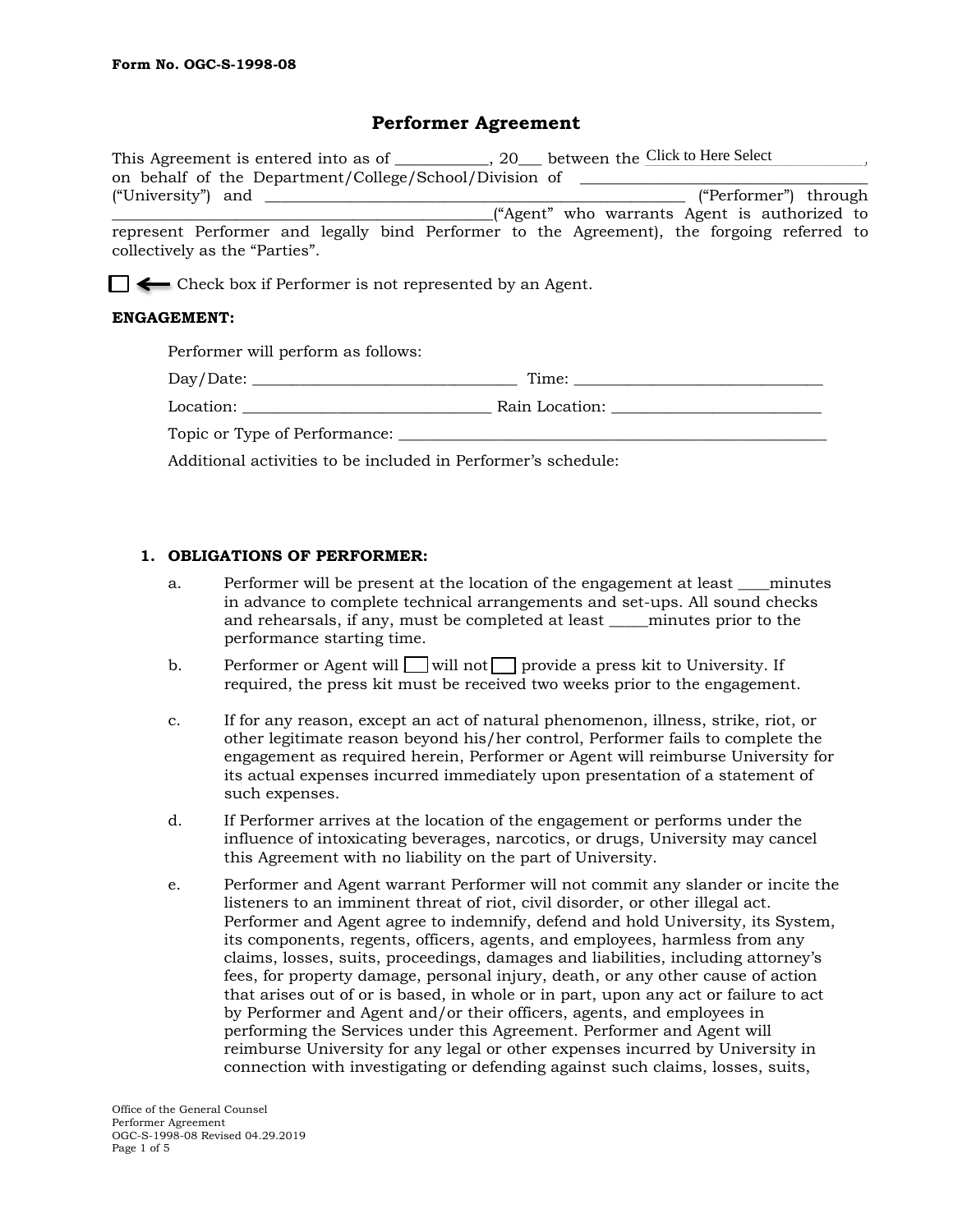proceedings, damages or liabilities, as and when such expenses are incurred. University reserves the right to settle any claim, proceeding, or suit at any time.

- f. Any royalty fees, BMI, ASCAP, SECAC, AGVA or union dues which may be required in addition to the compensation for artist's services agreed upon are the responsibility of Performer or Agent not University.
- g. Performer and Agent agree to abide by all University, local and state regulations, laws, ordinances, and policies, which may be applicable in the performance of meeting the conditions specified in this Agreement.
- h. It is understood and agreed that Performer will not solicit funds or contributions either directly or through the sale of materials unless prior written permission is obtained from University \_\_\_\_\_days prior to the performance.
- i. It is specifically agreed that Performer, in fulfilling the terms and conditions of this Agreement, is acting as independent contractors and not as agents or employees of the University.

#### **2. OBLIGATIONS OF UNIVERSITY:**

- a. University will provide the facility and security, if necessary, for the engagement. Additional facilities and equipment to be provided:
- b. University will publicize the engagement according to its own policies and procedures.
- c. University may provide a photographer, and all negatives and prints will remain the property of University with the condition that they will not be used for commercial gain or any other purpose other than University promotional materials.
- d. University may  $\Box$  may not video record the event. If permission is given for video recording, the following portion may be recorded:

If the event is video recorded, all tapes shall remain the property of University with the condition that it will not be used for commercial gain or used by any other than University.

- e. University will provide food, lodging and transportation as detailed below [if none, state "NONE"]:
- f. University is hereby relieved of any liability if unable to meet the responsibilities of the agreement because of any natural phenomenon, riots, epidemics, strikes, and act or order of public authority, or any other cause similar or dissimilar beyond the control of University. Furthermore, if such acts or conditions occur, University is not liable for any damage which Performer, his/her employees, or representative might suffer.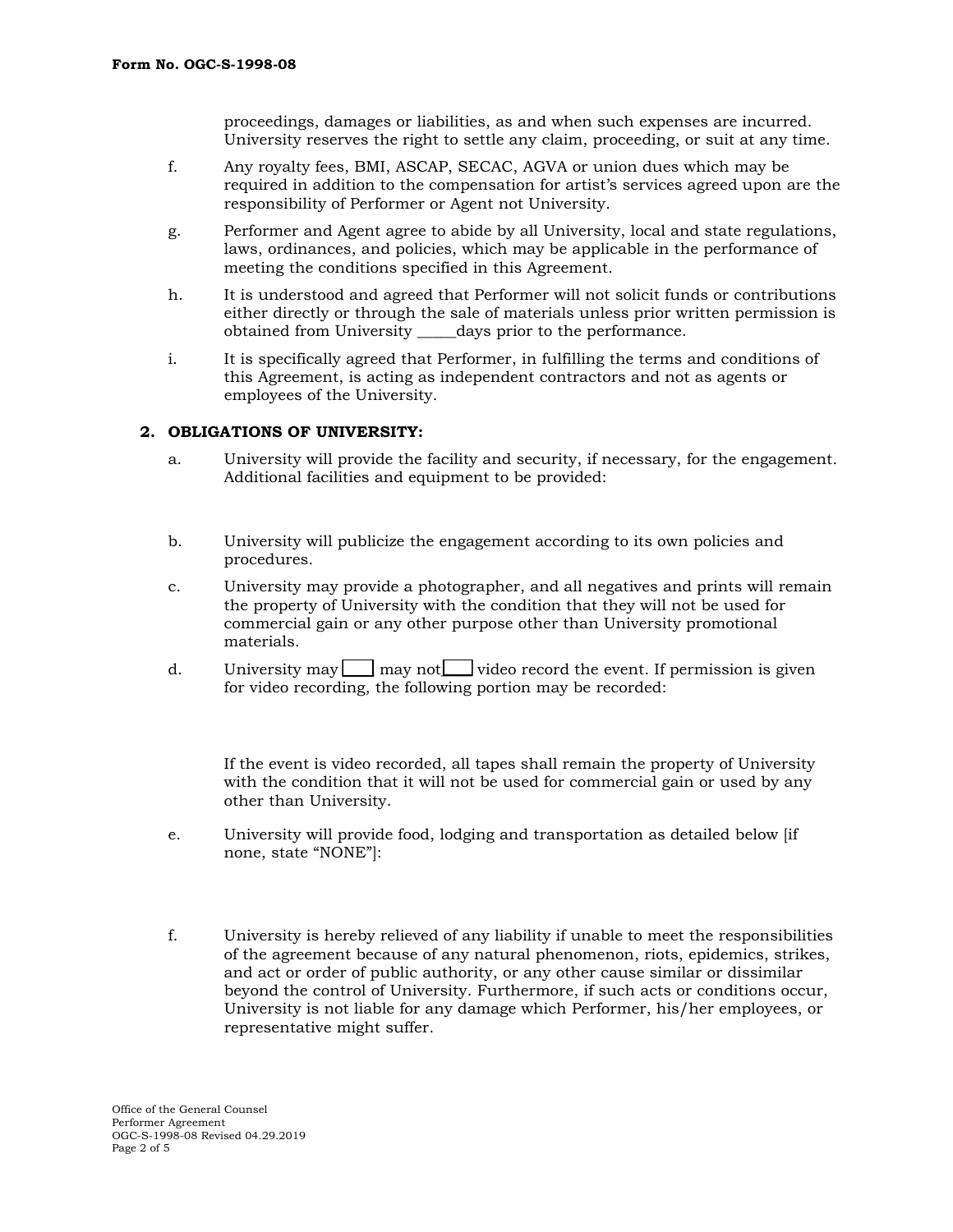- g. University shall be the only party authorized to issue complimentary tickets to the performances; however, upon request by the Performer or Agent no later than working days prior to the performance a maximum of complimentary tickets shall be given to Performer or Agent.
- h. University or Performer can terminate this agreement in writing at any time with days notice. University shall only be liable for payment of services and expenses incurred prior to termination.

### **3. COMPENSATION:**

- a. The total amount to be paid to Performer under this agreement shall not exceed: \$\_\_\_\_\_\_\_\_\_\_\_\_\_\_\_\_\_\_\_\_\_\_\_\_\_\_\_\_.
- b. The total amount of obligation to University will be limited to paid to Performer and \$\_\_\_\_\_\_\_\_\_\_\_\_\_\_\_\_ paid for food, lodging and transportation.
- c. Subject to the Payment Terms under the Texas Government Code § 2251, University agrees to issue the Performer or Agent a direct deposit payment immediately following the engagement provided Performer or Agent returns this Agreement three (3) weeks prior to the engagement. Note that direct deposit payments may not appear in the Performer bank account for two to four business days following the engagement depending on the Performer bank institution. No deposits or advance payments can be made prior to the performance due to restrictions on the expenditure of University funds.

#### **4. GENERAL PROVISIONS:**

- a. This Agreement shall be governed and interpreted under the laws of the State of Texas.
- b. All applicable laws, regulations, and University policies and procedures relative to conduct on University premises shall govern the services provided under this Agreement.
- c. All contracts require the written approval of appropriate University officials at least five days prior to the performance.
- d. In accordance with Section 231.006 of the Texas Family Code and Sections 2155.004 and 2155.006 of the Texas Government Code, Performer certifies that it is not ineligible to receive this Agreement and payments under this Agreement and acknowledges that University may terminate this Agreement and/or withhold payment if this certification is or becomes inaccurate. Performer acknowledges that, in accordance with Section 403.055 of the Texas Government Code, as applicable, if the Texas Comptroller of Public Accounts is currently prohibited from issuing a warrant to Performer, Performer agrees that payments under this Agreement will be applied to the debt or delinquent taxes owed to the State of Texas until the debt or delinquent taxes are paid in full.
- e. Execution of this Agreement constitutes Performer's and Agent's acceptance of the authority of University, the Texas State Auditor and/or their designated representative (collectively, "Auditor") to conduct audits or investigations in connection with this Agreement. Performer and Agent each agrees to cooperate with the Auditor conducting such audits or investigations and to provide all information and documents reasonably requested.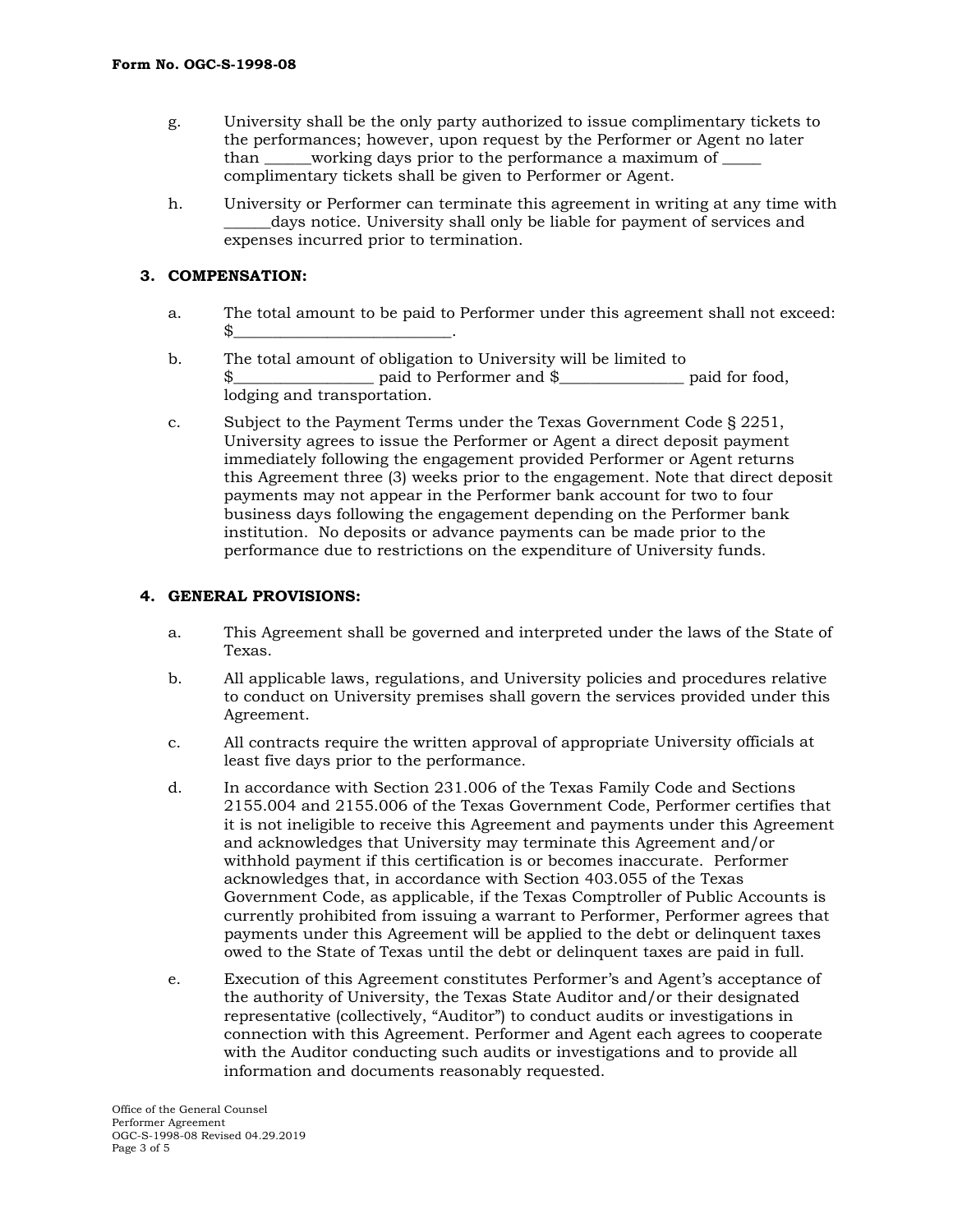- f. Alternative Dispute Resolution To the extent Chapter 2260 of the Texas Government Code is applicable to this Agreement and not preempted by other law, the dispute resolution process provided by Chapter 2260 and the rules adopted by the Texas Attorney General will be used by the Parties to attempt to resolve any claim for breach of contract made by Performer against University that cannot be resolved in the ordinary course of business.
- g. This Agreement and any written modifications of it constitute the sole Agreement of Parties; any oral agreements or understandings in conflict with this Agreement shall be void.
- h. Any and all modifications of this Agreement shall be in writing hereon or attached hereto and signed or initialed by all Parties. Facsimile copies are not acceptable.
- i. The obligations to be performed under this Agreement are performable in Harris County, Texas.
- j. All notices and communications between Parties must be directed to the following authorized agents of Parties at the address shown below:

| University:     | Performer: |
|-----------------|------------|
|                 |            |
|                 |            |
| With a copy to: | Agent:     |
|                 |            |
|                 |            |

- k. The representative of University, in signing this contract, signs it in a representative capacity and does not assume any personal liability for meeting the terms of the Agreement.
- l. Notwithstanding any other provision in this Agreement to the contrary, there shall be no agreement between Parties respecting the subject matter of this document until this document is accepted and signed by all Parties listed below. Agreement may be terminated and payment may be withheld if this certification is inaccurate.
- m. Performer must check the appropriate box. The Performer **IS NOT BOTH** an **individual** and a **Foreign National** (i.e., is not a U.S. Citizen or U.S. Resident Alien) or the Performer **IS BOTH** an **individual** and a **Foreign National** . A Performer who is **BOTH** an individual and a Foreign National must complete the Foreign National Information Addendum located on the University of Houston website [\(http://www.uh.edu/legal-affairs/contract-administration/contract](http://www.uh.edu/legal-affairs/contract-administration/contract-documents/amendments-addenda/)[documents/amendments-addenda/\)](http://www.uh.edu/legal-affairs/contract-administration/contract-documents/amendments-addenda/) and submit it with this Agreement to the University. This information is required to ensure that the Performer is eligible to receive payment and that the correct tax withholding, if any, is applied to that payment. The Foreign National Addendum must be submitted to the University at least three weeks before services will be performed under this